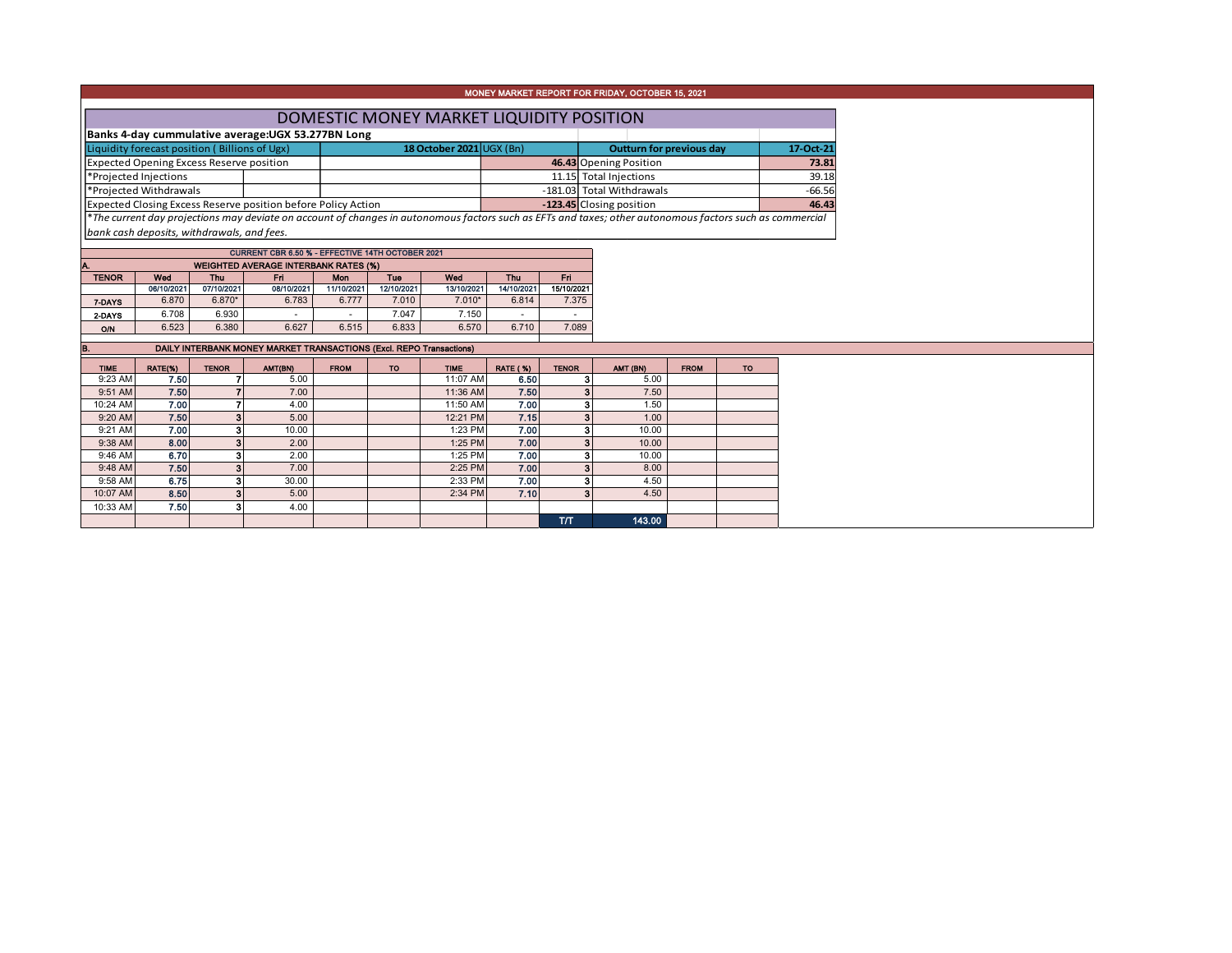| C.                                                                   |                                         |             |                                                                                       |                     |                                                | <b>CBR AND THE 7- DAY WAR INTERBANK RATES</b>                     |               |            |              |                |            |            |
|----------------------------------------------------------------------|-----------------------------------------|-------------|---------------------------------------------------------------------------------------|---------------------|------------------------------------------------|-------------------------------------------------------------------|---------------|------------|--------------|----------------|------------|------------|
| 9.500<br>9.000<br>8.500<br>8.000<br>7.500<br>7.000<br>6.500<br>6.000 |                                         |             | <u> 273878878878222222222222</u>                                                      |                     |                                                | . <del>.</del>                                                    |               |            |              |                |            |            |
| 5.500<br>5.000<br>4.500<br>4.000                                     | 01/10/2021                              | 04/10/2021  | 05/10/2021                                                                            | 06/10/2021          |                                                | 07/10/2021                                                        | 08/10/2021    | 11/10/2021 | 12/10/2021   | 13/10/2021     | 14/10/2021 | 15/10/2021 |
|                                                                      |                                         |             |                                                                                       |                     |                                                | • Overnight WAR -7-day WAR - CBR rate - Upper bound - Lower bound |               |            |              |                |            |            |
| D.                                                                   |                                         |             | MONETARY POLICY OPERATIONS MATURITIES PROFILE: (21-OCT- 2021 TO 18-NOV- 2021)         |                     |                                                |                                                                   |               |            |              |                |            |            |
| <b>DATE</b>                                                          | <b>THUR</b>                             | <b>THUR</b> | <b>THUR</b>                                                                           | <b>THUR</b>         | <b>THUR</b>                                    | <b>TOTAL</b>                                                      |               |            |              |                |            |            |
|                                                                      | 21-Oct-21                               | 28-Oct-21   | 04-Nov-21                                                                             | 11-Nov-21           | 18-Nov-21                                      |                                                                   |               |            |              |                |            |            |
| <b>REPO</b>                                                          | 228.28                                  | $\sim$      | $\sim$                                                                                | $\sim$              | $\overline{\phantom{a}}$                       | 228.28                                                            |               |            |              |                |            |            |
| <b>REV REPO</b>                                                      | $\sim$                                  | $\sim$      | $\sim$                                                                                | $\sim$              |                                                | $\sim$                                                            |               |            |              |                |            |            |
| <b>DEPO AUCT</b>                                                     | 121.00                                  | $\sim$      | 525.01                                                                                | $\sim$              | 431.25                                         | 1,077.27                                                          |               |            |              |                |            |            |
| <b>TOTALS</b>                                                        | 349.28                                  | $\sim 100$  | 525.01                                                                                | $\omega_{\rm{eff}}$ | 431.25                                         | 1.305.55                                                          |               |            |              |                |            |            |
|                                                                      |                                         |             | Total O/S Deposit Auction balances held by BOU up to 30 December 2021: UGX 1,161 BN   |                     |                                                |                                                                   |               |            |              |                |            |            |
|                                                                      |                                         |             | Total O/S Repo, Reverse Repo & Deposit Auction balances held by BOU: UGX 1,390 BN     |                     |                                                |                                                                   |               |            |              |                |            |            |
|                                                                      | (EI) STOCK OF TREASURY SECURITIES       |             |                                                                                       |                     | $E$ ii)                                        | <b>MONETARY POLICY MARKET OPERATIONS</b>                          |               |            |              |                |            |            |
|                                                                      | LAST TBIILS ISSUE DATE: 14-OCTOBER-2021 |             |                                                                                       |                     | (VERTICAL REPOS, REV-REPOS & DEPOSIT AUCTIONS) |                                                                   |               |            |              |                |            |            |
|                                                                      | On-the-run O/S T-BILL STOCKs (Bns-UGX)  |             | 6,404.16                                                                              | 18/10/2021          | OMO                                            | <b>ISSUE DATE</b>                                                 | <b>AMOUNT</b> | <b>WAR</b> | <b>RANGE</b> | <b>TENOR</b>   |            |            |
|                                                                      | On-the-run O/S T-BONDSTOCKs(Bns-UGX)    |             | 20,988.32                                                                             | 18/10/2021 REPO     |                                                | 13-Sep                                                            | 386.00        | 6.500      |              | 3              |            |            |
|                                                                      | TOTAL TBILL & TBOND STOCK- UGX          |             | 27,392.49                                                                             |                     | <b>REPO</b>                                    | 16-Sep                                                            | 992.00        | 6.500      |              | $\overline{7}$ |            |            |
| O/S=Outstanding                                                      |                                         |             |                                                                                       |                     | <b>DAUT</b>                                    | 23-Sep                                                            | 30.83         | 6.985      |              | 28             |            |            |
| <b>MATURITY</b>                                                      | TOTAL STOCK YTM (%)                     |             | <b>CHANGE IN</b>                                                                      |                     | <b>DAUT</b>                                    | 23-Sep                                                            | 372.00        | 7.003      |              | 56             |            |            |
|                                                                      | (BN UGX)                                | AT CUT OFF* | YTM (+/-)                                                                             |                     | <b>DAUT</b>                                    | 23-Sep                                                            | 19.67         | 7.348      |              | 84             |            |            |
| 91                                                                   | 123.54                                  | 6.901       | 0.081                                                                                 |                     | <b>REPO</b>                                    | 23-Sep                                                            | 549.00        | 6.500      |              | $\overline{7}$ |            |            |
| 182                                                                  | 459.46                                  | 8.506       | 0.406                                                                                 |                     | <b>REPO</b>                                    | 28-Sep                                                            | 456.00        | 6.500      |              | $\overline{2}$ |            |            |
| 364                                                                  | 5,821.17                                | 10.001      | 0.452                                                                                 |                     | <b>REPO</b>                                    | 29-Sep                                                            | 376.00        | 6.500      |              |                |            |            |
| 2YR                                                                  | 200.00                                  | 10.000      | $-1.500$                                                                              |                     | <b>REPO</b>                                    | 30-Sep                                                            | 1,065.00      | 6.500      |              | $\overline{7}$ |            |            |
| 3YR                                                                  | $\sim$                                  | 11.390      | $-1.410$                                                                              |                     | <b>REPO</b>                                    | 04-Oct                                                            | 94.00         | 6.500      |              | 3              |            |            |
| 5YR                                                                  | 1,489.27                                | 13.000      | $-0.409$                                                                              |                     | <b>REPO</b>                                    | 07-Oct                                                            | 520.00        | 6.500      |              | $\overline{7}$ |            |            |
| 10YR                                                                 | 9,789.09                                | 13.500      | $-0.239$                                                                              |                     | <b>DAUT</b>                                    | 07-Oct                                                            | 9.95          | 6.985      |              | 28             |            |            |
| 15YR                                                                 | 8.222.91                                | 14.090      | $-0.310$                                                                              |                     | <b>DAUT</b>                                    | 07-Oct                                                            | 0.99          | 7.003      |              | 56             |            |            |
| <b>20YR</b>                                                          |                                         |             | $-0.450$                                                                              |                     | <b>DAUT</b>                                    | 07-Oct                                                            |               | 7.375      |              | 84             |            |            |
|                                                                      | 1,287.05                                | 15.500      |                                                                                       |                     |                                                |                                                                   | 19.67         |            |              |                |            |            |
|                                                                      |                                         |             | Cut OFF is the lowest price/ highest yield that satisfies the auction awarded amount. |                     | <b>REPO</b>                                    | 08-Oct                                                            | 180.00        | 6.500      |              | 3              |            |            |
|                                                                      |                                         |             |                                                                                       |                     | <b>REPO</b>                                    | $11-Oct$                                                          | 80.00         | 6.500      |              | 3              |            |            |
|                                                                      |                                         |             |                                                                                       |                     | <b>REPO</b>                                    | $12$ -Oct                                                         | 168,00        | 6.500      |              | $\overline{1}$ |            |            |
|                                                                      |                                         |             |                                                                                       |                     | <b>REPO</b>                                    | 13-Oct                                                            | 138.00        | 6.500      |              | $\overline{1}$ |            |            |
|                                                                      |                                         |             |                                                                                       |                     | <b>REPO</b>                                    | $14$ -Oct                                                         | 228.00        | 6.500      |              | $\overline{7}$ |            |            |
|                                                                      |                                         |             |                                                                                       |                     |                                                | WAR-Weighted Average Rate                                         |               |            |              |                |            |            |